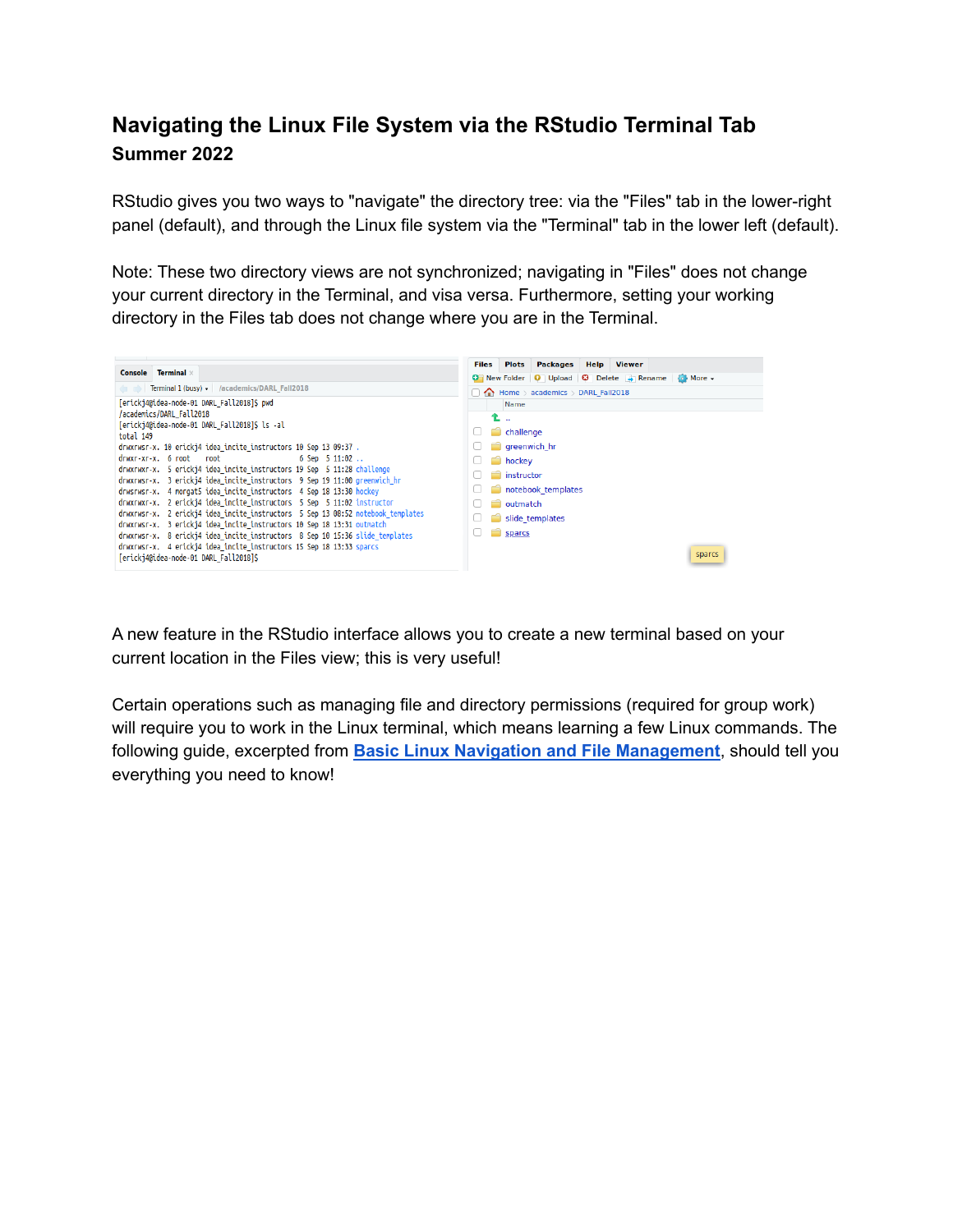# Navigation and Exploration

The most fundamental skills you need to master are moving around the filesystem and getting an idea of what is around you. We will discuss the tools that allow you to do this in this section.

# **Finding Where You Are with the "pwd" Command**

When you log into your server, you are typically dropped into your user account's home directory. A home directory is a directory set aside for your user to store files and create directories. It is the location in the filesystem where you have full dominion.

To find out where your home directory is in relationship to the rest of the filesystem, you can use the pwd command. This command displays the directory that we are currently in:

pwd

You should get back some information that looks like this:

#### /home/demo

The home directory is named after the user account, so the above example is what the value would be if you were logged into the server with an account called demo. This directory is within a directory called /home, which is itself within the top-level directory, which is called "root" but represented by a single slash "/".

### **Looking at the Contents of Directories with "ls"**

Now that you know how to display the directory that you are in, we can show you how to look at the contents of a directory.

Currently, your home directory that we saw above does not have much to see, so we will go to another, more populated directory to explore. Type the following in your terminal to move to this directory (we will explain the details of moving directories in the next section). Afterward, we'll use pwd to confirm that we successfully moved: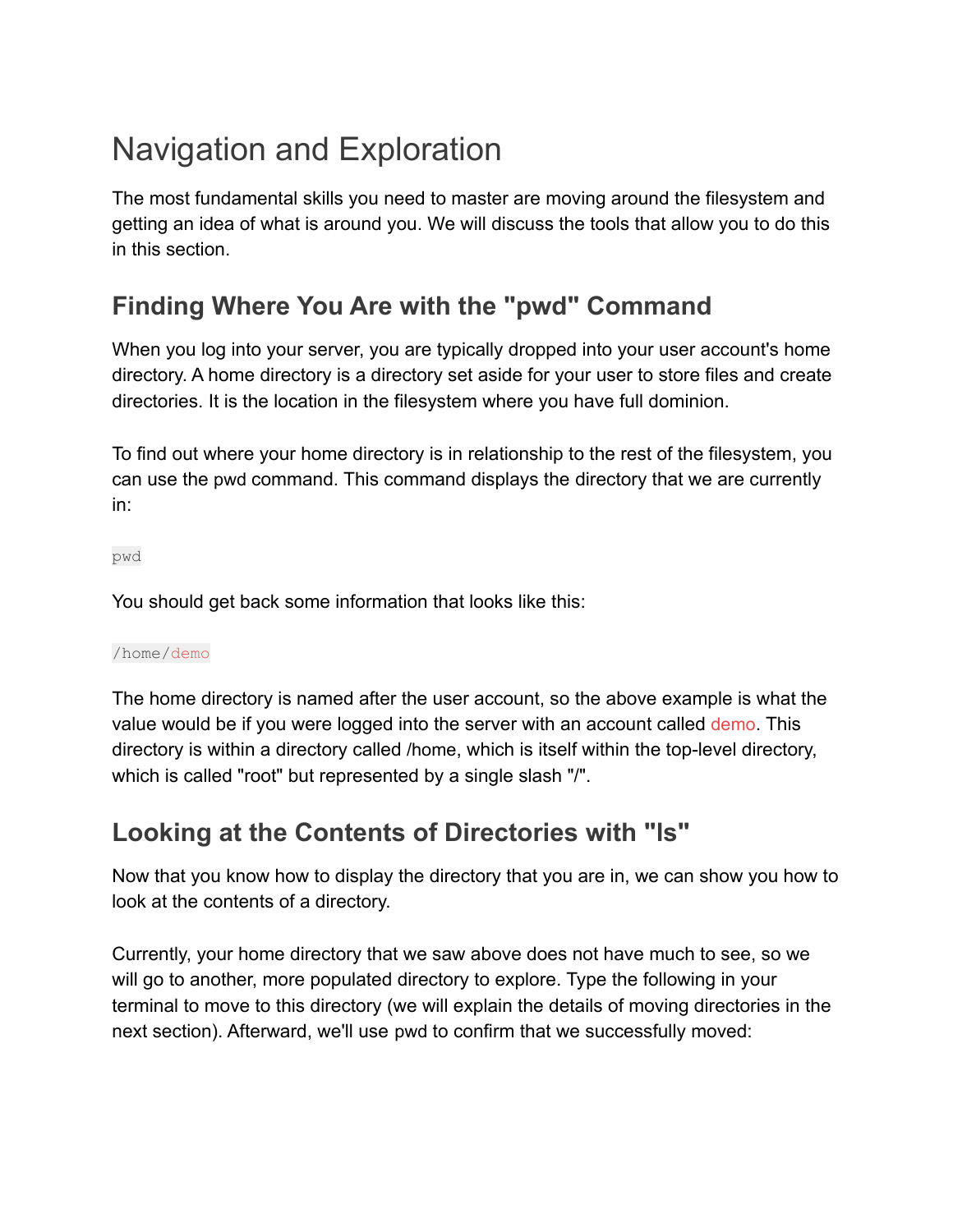cd /usr/share pwd

/usr/share

Now that we are in a new directory, let's look at what's inside. To do this, we can use the ls command:

ls

 $ls -1$ 

| adduser          | groff                 | pam-configs          |  |
|------------------|-----------------------|----------------------|--|
| applications     | grub                  | perl                 |  |
| apport           | grub-gfxpayload-lists | perl5                |  |
| apps             | hal                   | pixmaps<br>pkgconfig |  |
| apt              | i18n                  |                      |  |
| aptitude         | icons                 | polkit-1             |  |
| apt-xapian-index | info                  | popularity-contest   |  |
| $\cdots$         |                       |                      |  |

As you can see, there are *many* items in this directory. We can add some optional flags to the command to modify the default behavior. For instance, to list all of the contents in an extended form, we can use the -lflag (for "long" output):

total 440 drwxr-xr-x 2 root root 4096 Apr 17 2014 adduser drwxr-xr-x 2 root root 4096 Sep 24 19:11 applications drwxr-xr-x 6 root root 4096 Oct 9 18:16 apport drwxr-xr-x 3 root root 4096 Apr 17 2014 apps drwxr-xr-x 2 root root 4096 Oct 9 18:15 apt drwxr-xr-x 2 root root 4096 Apr 17 2014 aptitude drwxr-xr-x 4 root root 4096 Apr 17 2014 apt-xapian-index drwxr-xr-x 2 root root 4096 Apr 17 2014 awk . . .

This view gives us plenty of information, most of which looks rather unusual. The first block describes the file type (if the first column is a "d" the item is a directory, if it is a "-", it is a normal file) and permissions. Each subsequent column, separated by white space, describes the number of hard links, the owner, group owner, item size, last modification time, and the name of the item. We will describe some of these at another time, but for now, just know that you can view this information with the -l flag of ls.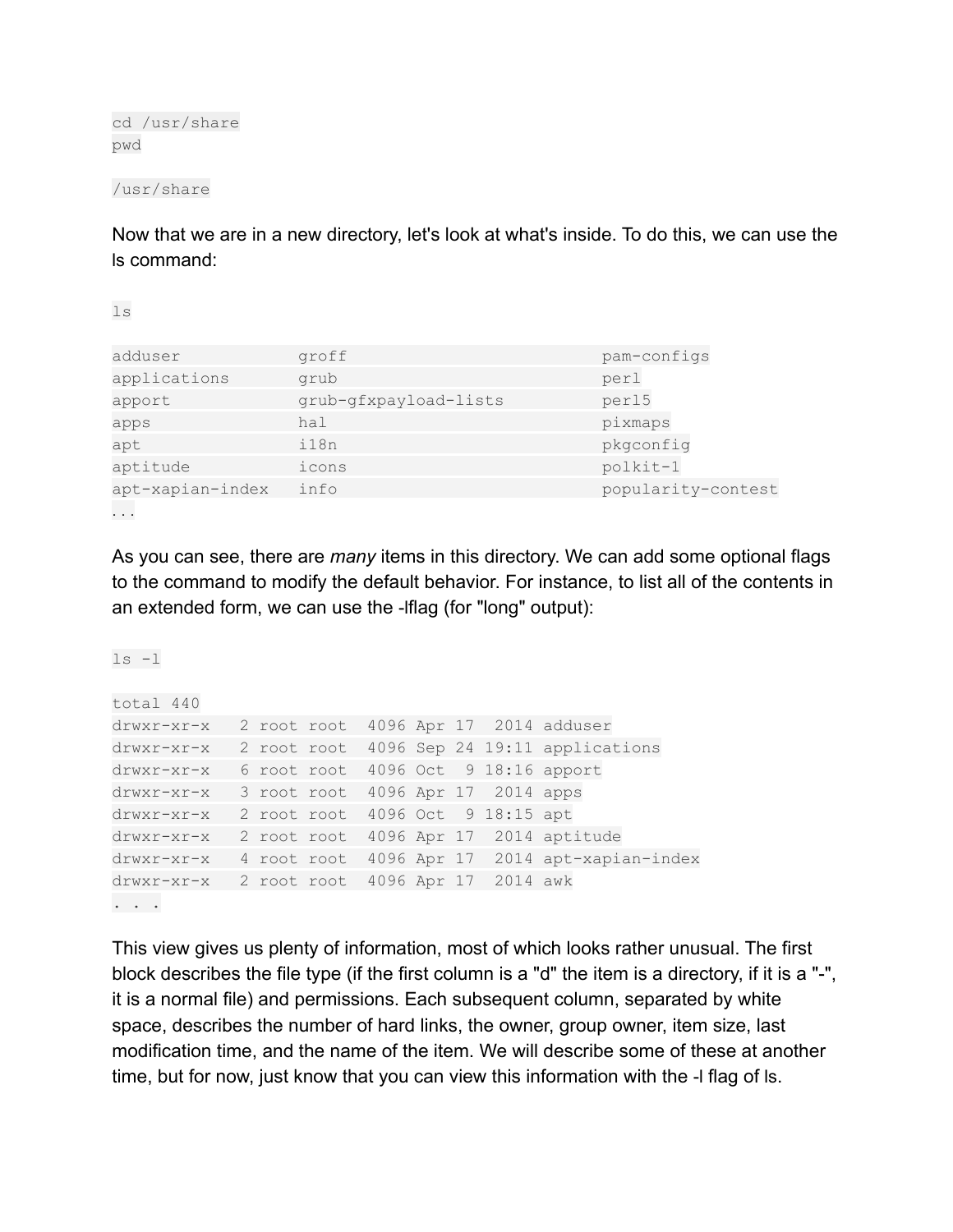To get a listing of all files, including *hidden* files and directories, you can add the -a flag. Since there are no real hidden files in the /usr/share directory, let's go back to our home directory and try that command. You can get back to the home directory by typing cd with no arguments:

cd ls -a . .. .bash logout .bashrc .profile

As you can see, there are three hidden files in this demonstration, along with . and .., which are special indicators. You will find that often, configuration files are stored as hidden files, as is the case here.

For the dot and double dot entries, these aren't exactly directories as much as built-in methods of referring to related directories. The single dot indicates the current directory, and the double dot indicates this directory's parent directory. This will come in handy in the next section.

## **Moving Around the Filesystem with "cd"**

We have already made two directory moves in order to demonstrate some properties of ls in the last section. Let's take a better look at the command here.

Begin by going back to the /usr/share directory by typing this:

```
cd /usr/share
```
This is an example of changing a directory by giving an absolute path. In Linux, every file and directory is under the top-most directory, which is called the "root" directory, but referred to by a single leading slash "/". An absolute path indicates the location of a directory in relation to this top-level directory. This lets us refer to directories in an unambiguous way from any place in the filesystem. Every absolute path mustbegin with a slash.

The alternative is to use relative paths. Relative paths refer to directories in relation to the *current*directory. For directories close to the current directory in the hierarchy, this is usually easier and shorter. Any directory within the current directory can be referenced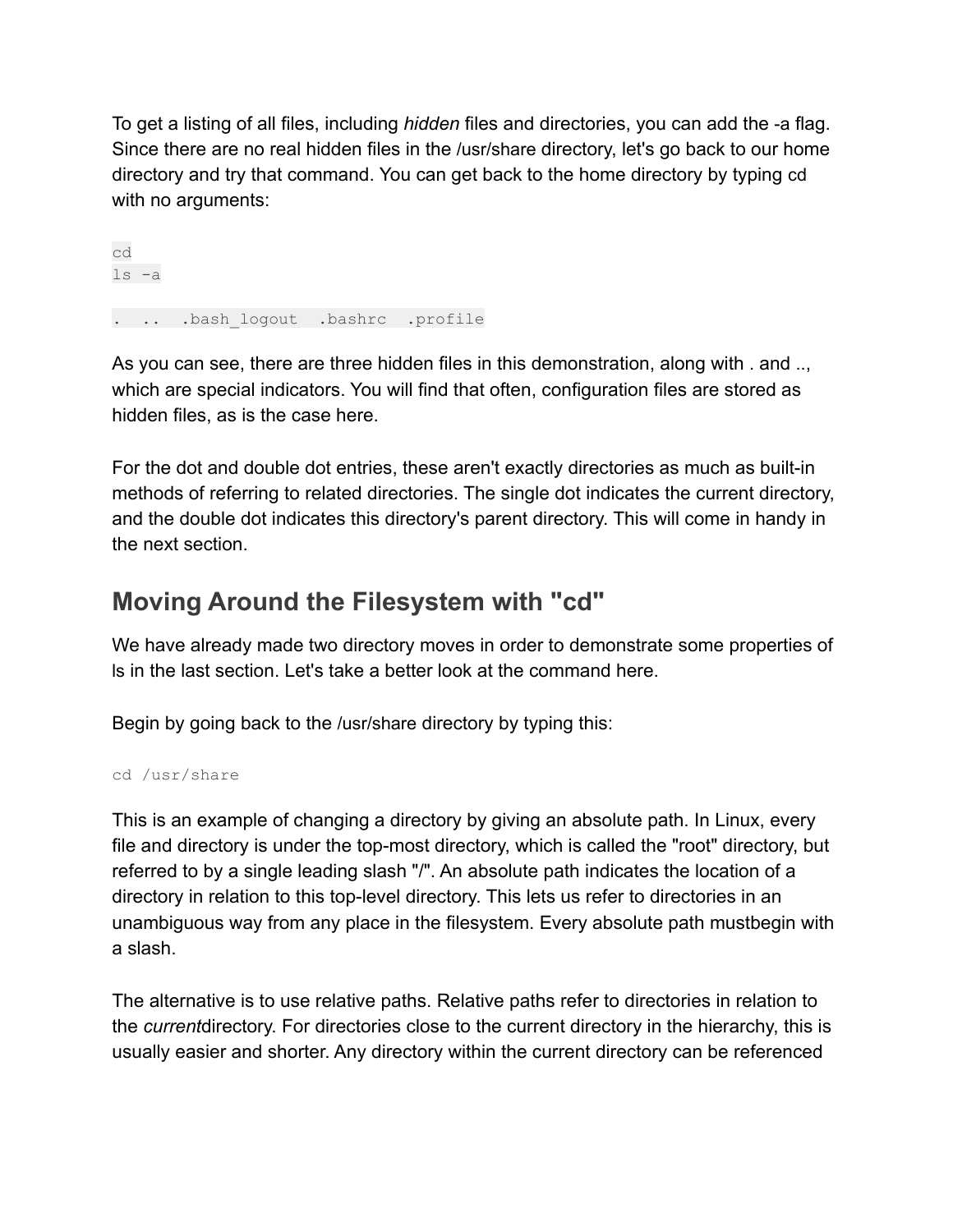by name without a leading slash. We can change to the locale directory within /usr/share from our current location by typing:

cd locale

We can likewise move multiple directory levels with relative paths by providing the portion of the path that comes after the current directory's path. From here, we can get to the LC\_MESSAGES directory within the en directory by typing:

cd en/LC\_MESSAGES

To go back up, travelling to the parent of the current directory, we use the special double dot indicator we talked about earlier. For instance, we are now in the /usr/share/locale/en/LC\_MESSAGES directory. To move up one level, we can type:

cd ..

This takes us to the /usr/share/locale/en directory.

A shortcut that you saw earlier that will always take you back to your home directory is to use cd without providing a directory:

cd pwd

/home/demo

To learn more about how to use these three commands, you can check out our quide on [exploring the Linux filesystem](https://www.digitalocean.com/community/tutorials/how-to-use-cd-pwd-and-ls-to-explore-the-file-system-on-a-linux-server).

# Viewing Files

In the last section, we learned a bit about how to navigate the filesystem. You probably saw some files when using the ls command in various directories. In this section, we'll discuss different ways that you can use to view files. In contrast to some operating systems, Linux and other Unix-like operating systems rely on plain text files for vast portions of the system.

The main way that we will view files is with the less command. This is what we call a "pager", because it allows us to scroll through pages of a file. While the previous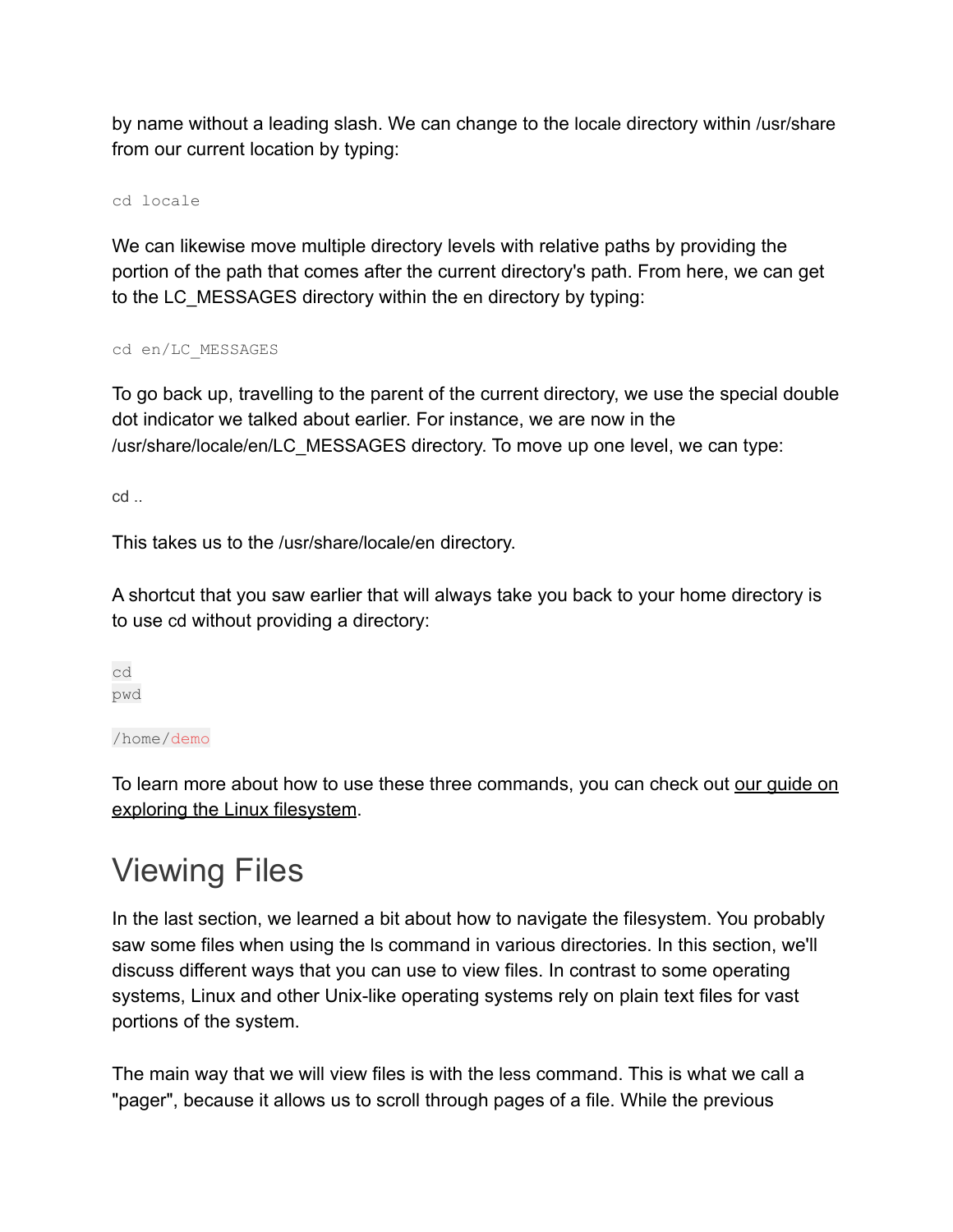commands immediately executed and returned you to the command line, less is an application that will continue to run and occupy the screen until you exit.

We will open the /etc/services file, which is a configuration file that contains service information that the system knows about:

less /etc/services

The file will be opened in less, allowing you to see the portion of the document that fits in the area of the terminal window:

```
# Network services, Internet style
#
# Note that it is presently the policy of IANA to assign a single well-known
# port number for both TCP and UDP; hence, officially ports have two entries
# even if the protocol doesn't support UDP operations.
#
# Updated from http://www.iana.org/assignments/port-numbers and other
# sources like http://www.freebsd.org/cgi/cvsweb.cgi/src/etc/services .
# New ports will be added on request if they have been officially assigned
# by IANA and used in the real-world or are needed by a debian package.
# If you need a huge list of used numbers please install the nmap package.
```

| tcpmux                                                                                      | $1/\texttt{tcp}$ |  |  | # TCP port service multiplexer |
|---------------------------------------------------------------------------------------------|------------------|--|--|--------------------------------|
| echo                                                                                        | 7/tcp            |  |  |                                |
| $\begin{array}{cccccccccccccc} \bullet & \bullet & \bullet & \bullet & \bullet \end{array}$ |                  |  |  |                                |

To scroll, you can use the up and down arrow keys on your keyboard. To page down one whole screens-worth of information, you can use either the space bar, the "Page Down" button on your keyboard, or the CTRL-f shortcut.

To scroll back up, you can use either the "Page Up" button, or the CTRL-b keyboard shortcut.

To search for some text in the document, you can type a forward slash "/" followed by the search term. For instance, to search for "mail", we would type:

/mail

This will search forward through the document and stop at the first result. To get to another result, you can type the lower-case n key: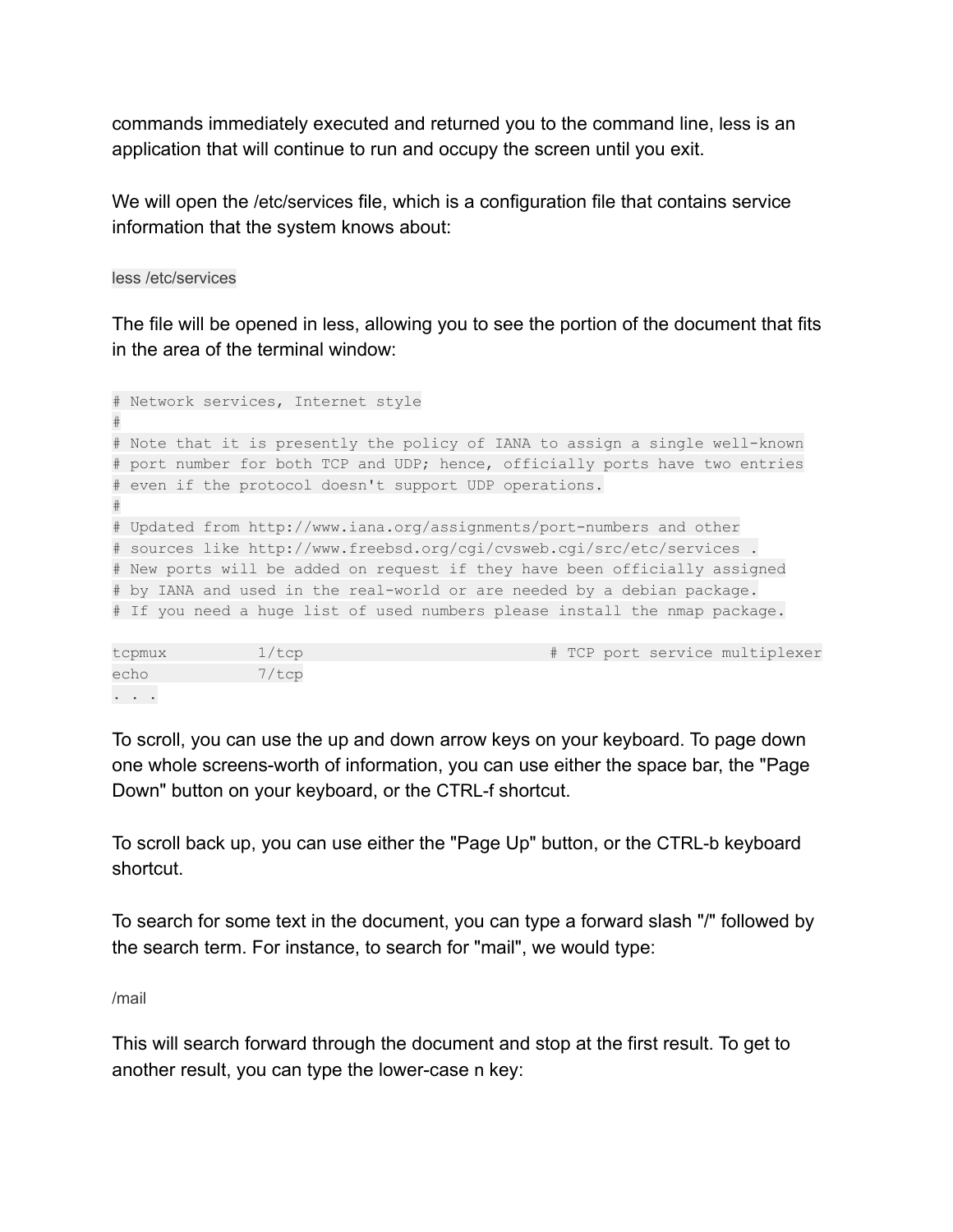n

To move backwards to the previous result, use a capital N instead:

N

When you wish to exit the less program, you can type q to quit:

q

While we focused on the less tool in this section, there are many other ways of viewing a file that come in handy in certain circumstances. The cat command displays a file's contents and returns you to the prompt immediately. The head command, by default, shows the first 10 lines of a file. Likewise, the tailcommand shows the last 10 lines by default. These commands display file contents in a way that is useful for "piping" to other programs. We will discuss this concept in a future guide.

Feel free to see how these commands display the /etc/services file differently.

# File and Directory Manipulation

We learned in the last section how to view a file. In this section, we'll demonstrate how to create and manipulate files and directories.

## **Create a File with "touch"**

Many commands and programs can create files. The most basic method of creating a file is with the touch command. This will create an empty file using the name and location specified.

First, we should make sure we are in our home directory, since this is a location where we have permission to save files. Then, we can create a file called file1 by typing:

cd touch file1

Now, if we view the files in our directory, we can see our newly created file:

ls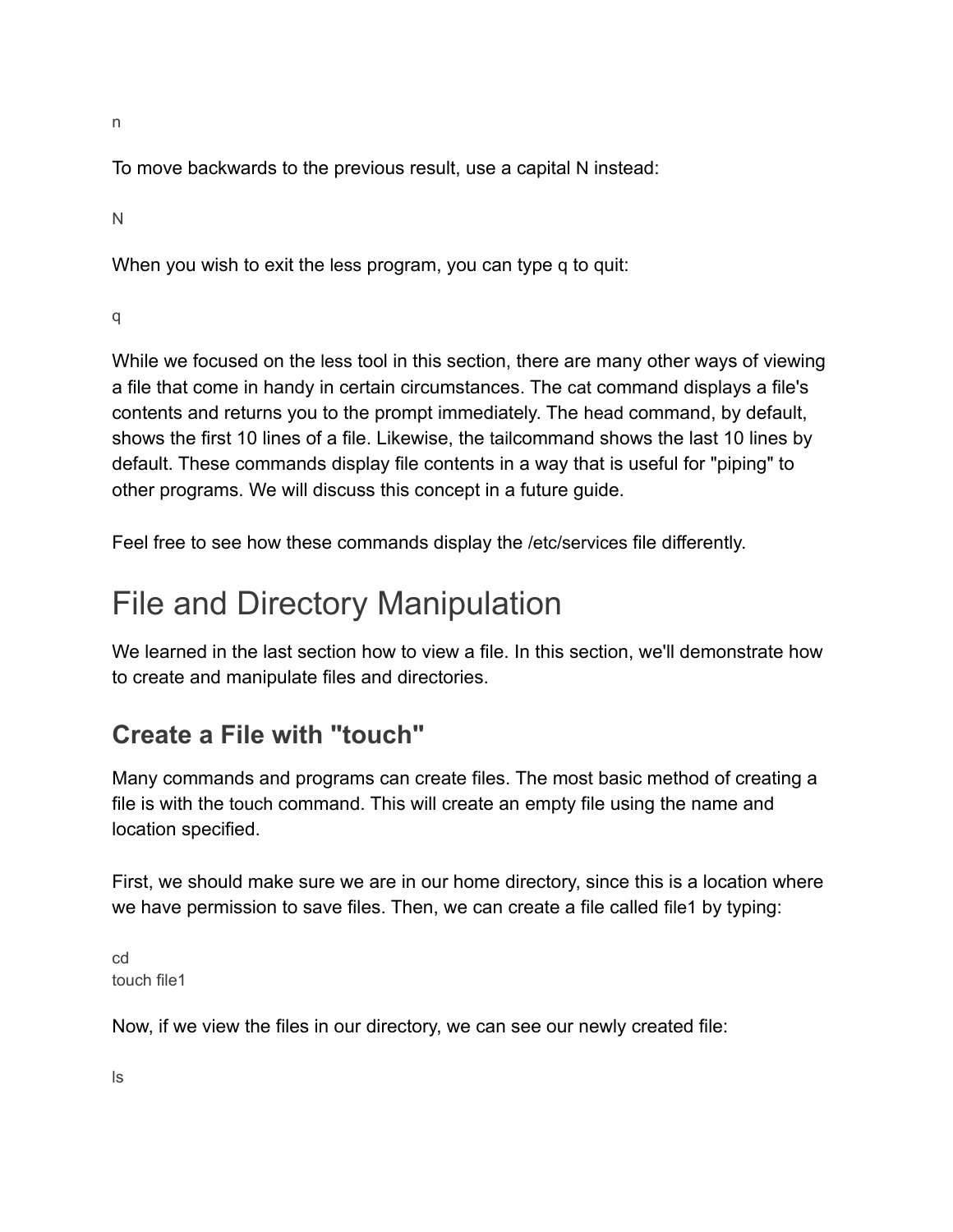file1

If we use this command on an existing file, the command simply updates the data our filesystem stores on the time when the file was last accessed and modified. This won't have much use for us at the moment.

We can also create multiple files at the same time. We can use absolute paths as well. For instance, if our user account is called demo, we could type:

touch /home/demo/file2 /home/demo/file3 ls

file1 file2 file3

## **Create a Directory with "mkdir"**

Similar to the touch command, the mkdir command allows us to create empty directories.

For instance, to create a directory within our home directory called test, we could type:

cd mkdir test

We can make a directory *within* the test directory called example by typing:

mkdir test/example

For the above command to work, the test directory must already exist. To tell mkdir that it should create any directories necessary to construct a given directory path, you can use the -p option. This allows you to create nested directories in one step. We can create a directory structure that looks like some/other/directories by typing:

mkdir -p some/other/directories

The command will make the some directory first, then it will create the other directory inside of that. Finally it will create the directories directory within those two directories.

## **Moving and Renaming Files and Directories with "mv"**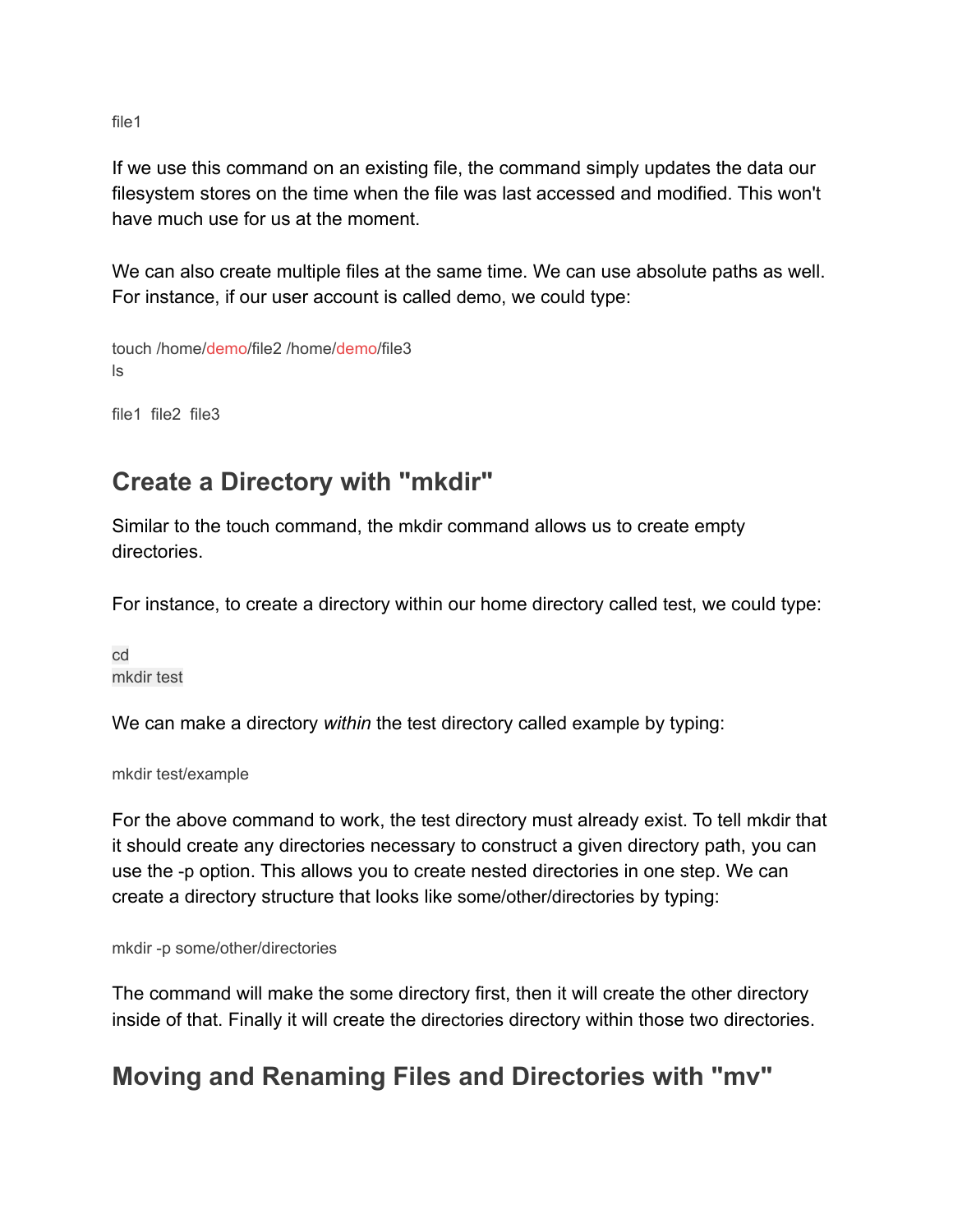We can move a file to a new location using the mv command. For instance, we can move file1 into the test directory by typing:

mv file1 test

For this command, we give all of the items that we wish to move, with the location to move them at the end. We can move that file *back* to our home directory by using the special dot reference to refer to our current directory. We should make sure we're in our home directory, and then execute the command:

cd my test/file1

This may seem unintuitive at first, but the mv command is also used to *rename* files and directories. In essence, moving and renaming are both just adjusting the location and name for an existing item.

So to rename the test directory to testing, we could type:

mv test testing

Note: It is important to realize that your Linux system will not prevent you from certain destructive actions. If you are renaming a file and choose a name that *already* exists, the previous file will be overwritten by the file you are moving. There is no way to recover the previous file if you accidentally overwrite it.

## **Copying Files and Directories with "cp"**

With the mv command, we could move or rename a file or directory, but we could not duplicate it. The cpcommand can make a new copy of an existing item.

For instance, we can copy file3 to a new file called file4:

cp file3 file4

Unlike a mv operation, after which file3 would no longer exist, we now have both file3 and file4.

Note: As with the mv command, it is possible to overwrite a file if you are not careful about the filename you are using as the target of the operation. For instance, if file4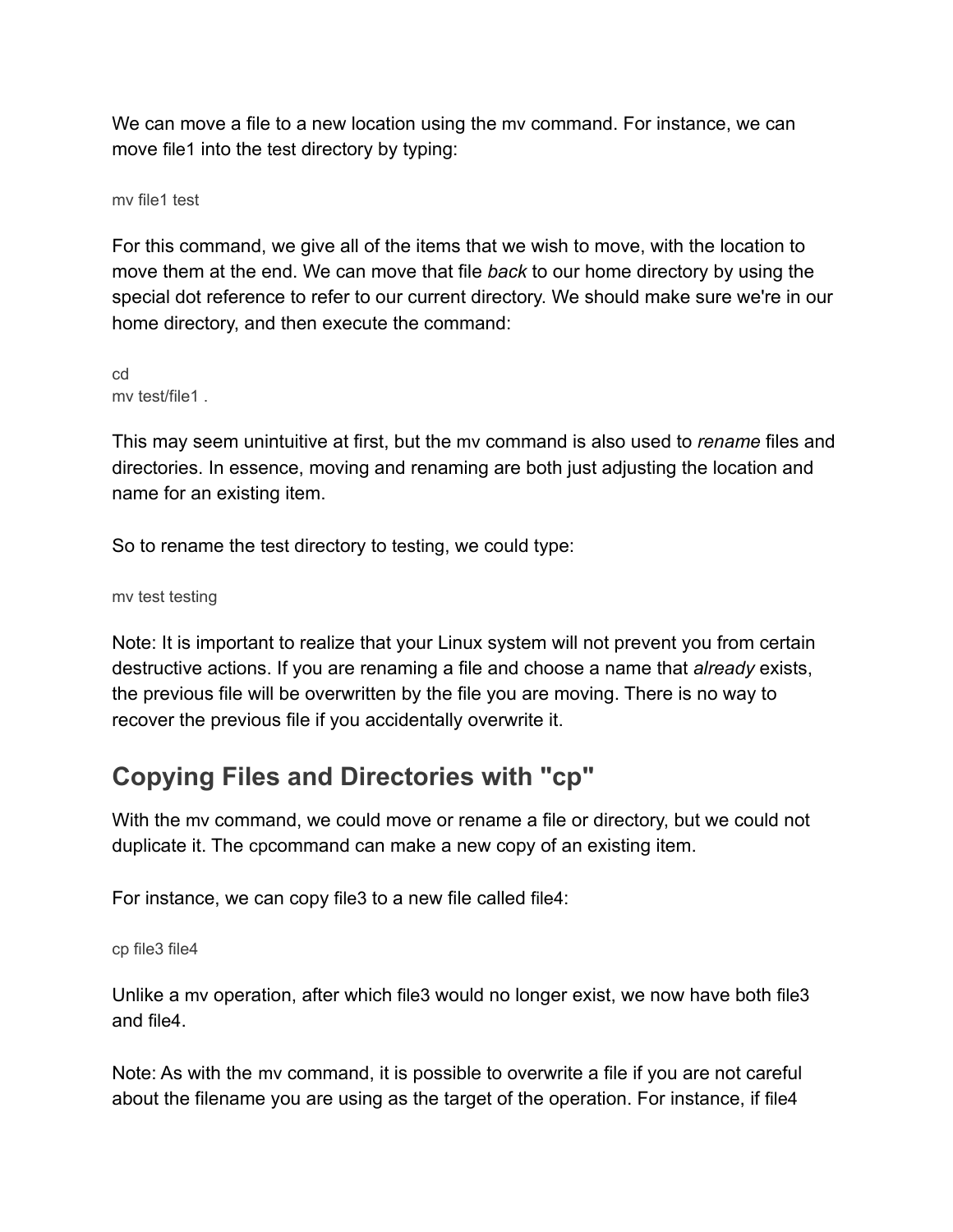already existed in the above example, its content would be completely replaced by the content of file3.

In order to copy directories, you must include the -r option to the command. This stands for "recursive", as it copies the directory, plus all of the directory's contents. This option is necessary with directories, regardless of whether the directory is empty.

For instance, to copy the some directory structure to a new structure called again, we could type:

cp -r some again

Unlike with files, with which an existing destination would lead to an overwrite, if the target is an *existing directory*, the file or directory is copied *into* the target:

cp file1 again

This will create a new copy of file1 and place it inside of the again directory.

### **Removing Files and Directories with "rm" and "rmdir"**

To delete a file, you can use the rm command.

Note: Be extremely careful when using any destructive command like rm. There is no "undo" command for these actions so it is possible to accidentally destroy important files permanently.

To remove a regular file, just pass it to the rm command:

| cd |          |
|----|----------|
|    | rm file4 |

Likewise, to remove *empty* directories, we can use the rmdir command. This will only succeed if there is nothing in the directory in question. For instance, to remove the example directory within the testingdirectory, we can type:

rmdir testing/example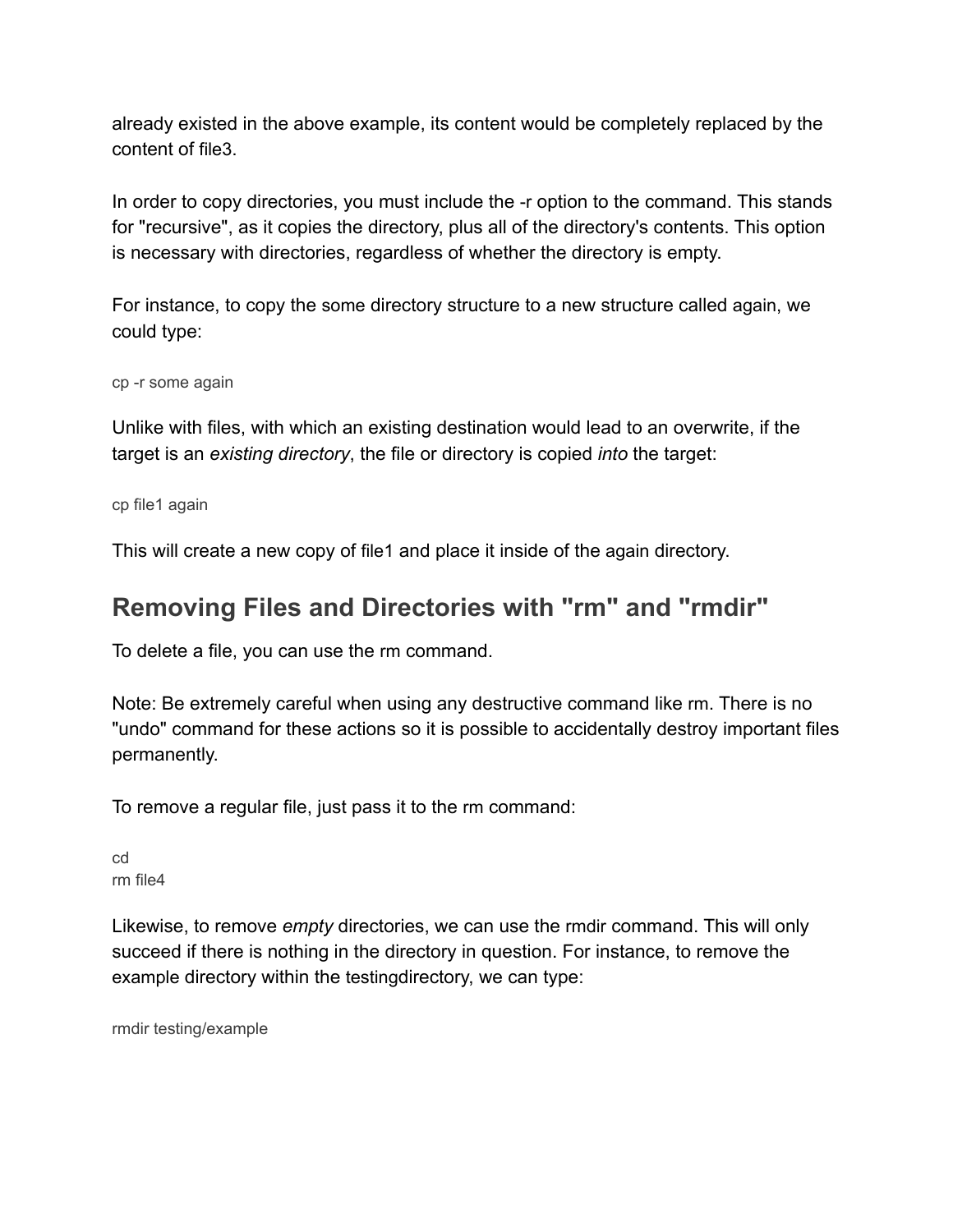If you wish to remove a *non-empty* directory, you will have to use the rm command again. This time, you will have to pass the -r option, which removes all of the directory's contents recursively, plus the directory itself.

For instance, to remove the again directory and everything within it, we can type:

rm -r again

Once again, it is worth reiterating that these are permanent actions. Be entirely sure that the command you typed is the one that you wish to execute.

# Editing Files

Currently, we know how to manipulate files as objects, but we have not learned how to actually edit them and add content to them.

The nano command is one of the simplest command-line Linux text editors, and is a great starting point for beginners. It operates somewhat similarly to the less program discussed above, in that it occupies the entire terminal for the duration of its use.

The nano editor can open existing files, or create a file. If you decide to create a new file, you can give it a name when you call the nano editor, or later on, when you wish to save your content.

We can open the file1 file for editing by typing:

cd nano file1

The nano application will open the file (which is currently blank). The interface looks something like this:

GNU nano 2.2.6 File: file1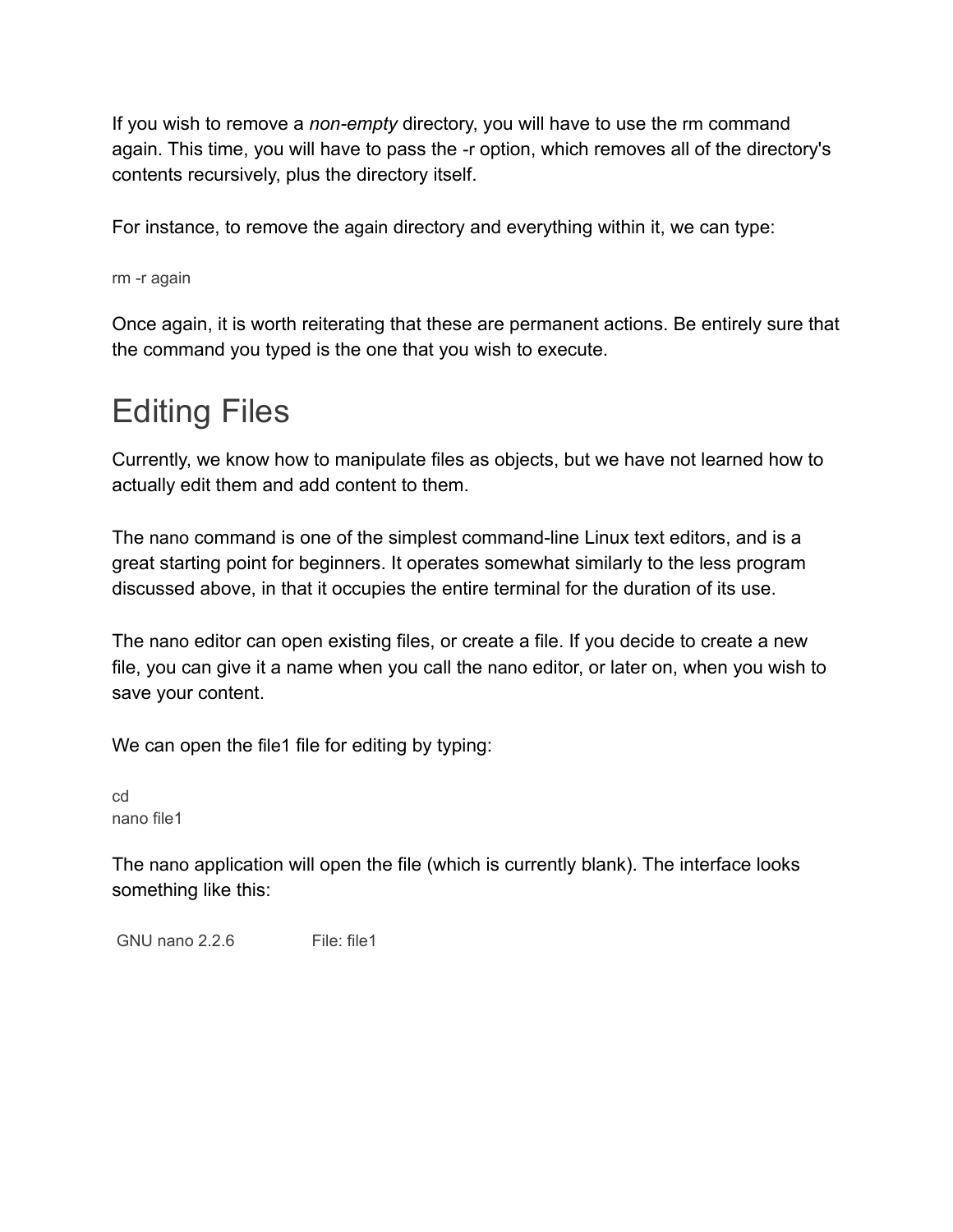#### [ Read 0 lines ]

^G Get Help ^O WriteOut ^R Read File ^Y Prev Page ^K Cut Text ^C Cur Pos ^X Exit ^J Justify ^W Where Is ^V Next Page ^U UnCut Text ^T To Spell

Along the top, we have the name of the application and the name of the file we are editing. In the middle, the content of the file, currently blank, is displayed. Along the bottom, we have a number of key combinations that indicate some basic controls for the editor. For each of these, the ^ character means the CTRL key.

To get help from within the editor, type:

#### CTRL-G

When you are finished browsing the help, type CTRL-X to get back to your document.

Type in or modify any text you would like. For this example, we'll just type these two sentences:

Hello there.

Here is some text.

To save our work, we can type:

CTRL-O

This is the letter "o", not a zero. It will ask you to confirm the name of the file you wish to save to:

File Name to Write: file1 ^G Get Help M-D DOS Format M-A Append M-B Backup File ^C Cancel M-M Mac Format M-P Prepend

As you can see, the options at the bottom have also changed. These are contextual, meaning they will change depending on what you are trying to do. If file1 is still the file you wish to write to, hit "ENTER".

If we make some additional changes and wish to save the file and exit the program, we will see a similar prompt. Add a new line, and then try to exit the program by typing: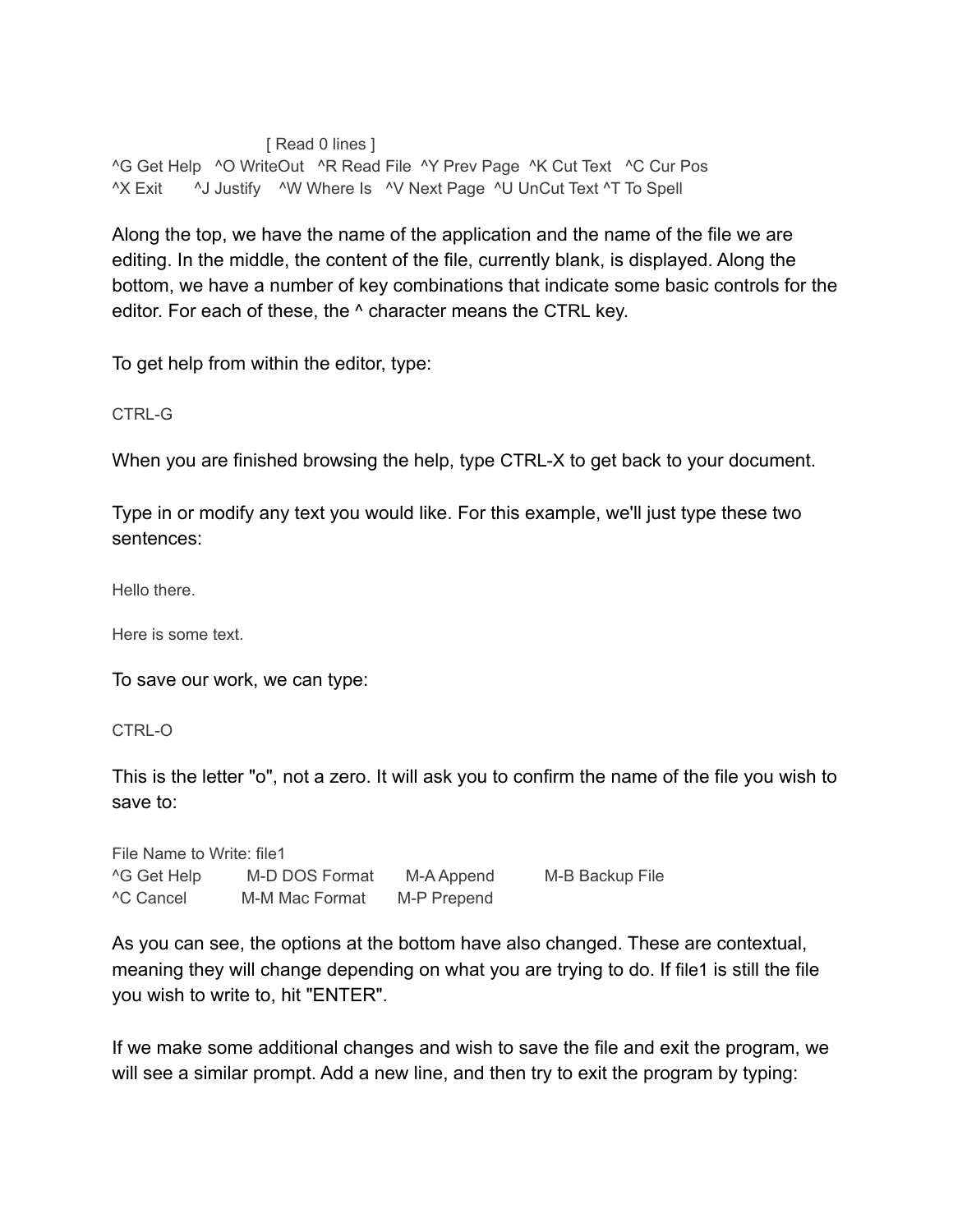CTRL-X

If you have not saved after making your modification, you will be asked whether you wish to save the modifications you made:

Save modified buffer (ANSWERING "No" WILL DESTROY CHANGES) ? Y Yes N No <sup>A</sup>C Cancel

You can type "Y" to save your changes, "N" to discard your changes and exit, or "CTRL-C" to cancel the exit operation. If you choose to save, you will be given the same file prompt that you received before, confirming that you want to save the changes to the same file. Press ENTER to save the file and exit the editor.

You can see the contents of the file you created using either the cat program to display the contents, or the less program to open the file for viewing. After viewing with less, remember that you should hit qto get back to the terminal.

less file1

Hello there.

Here is some text.

Another line.

Another editor that you may see referenced in certain guides is vim or vi. This is a more advanced editor that is very powerful, but comes with a very steep learning curve. If you are ever told to use vim or vi, feel free to use nano instead. If you wish to learn how to use vim, read our [guide to getting started with vim](https://www.digitalocean.com/community/tutorials/installing-and-using-the-vim-text-editor-on-a-cloud-server).

# **Conclusion**

By now, you should have a basic understanding of how to get around your Linux server and how to see the files and directories available. You should also know some basic file manipulation commands that will allow you to view, copy, move, or delete files. Finally, you should be comfortable with some basic editing using the nano text editor.